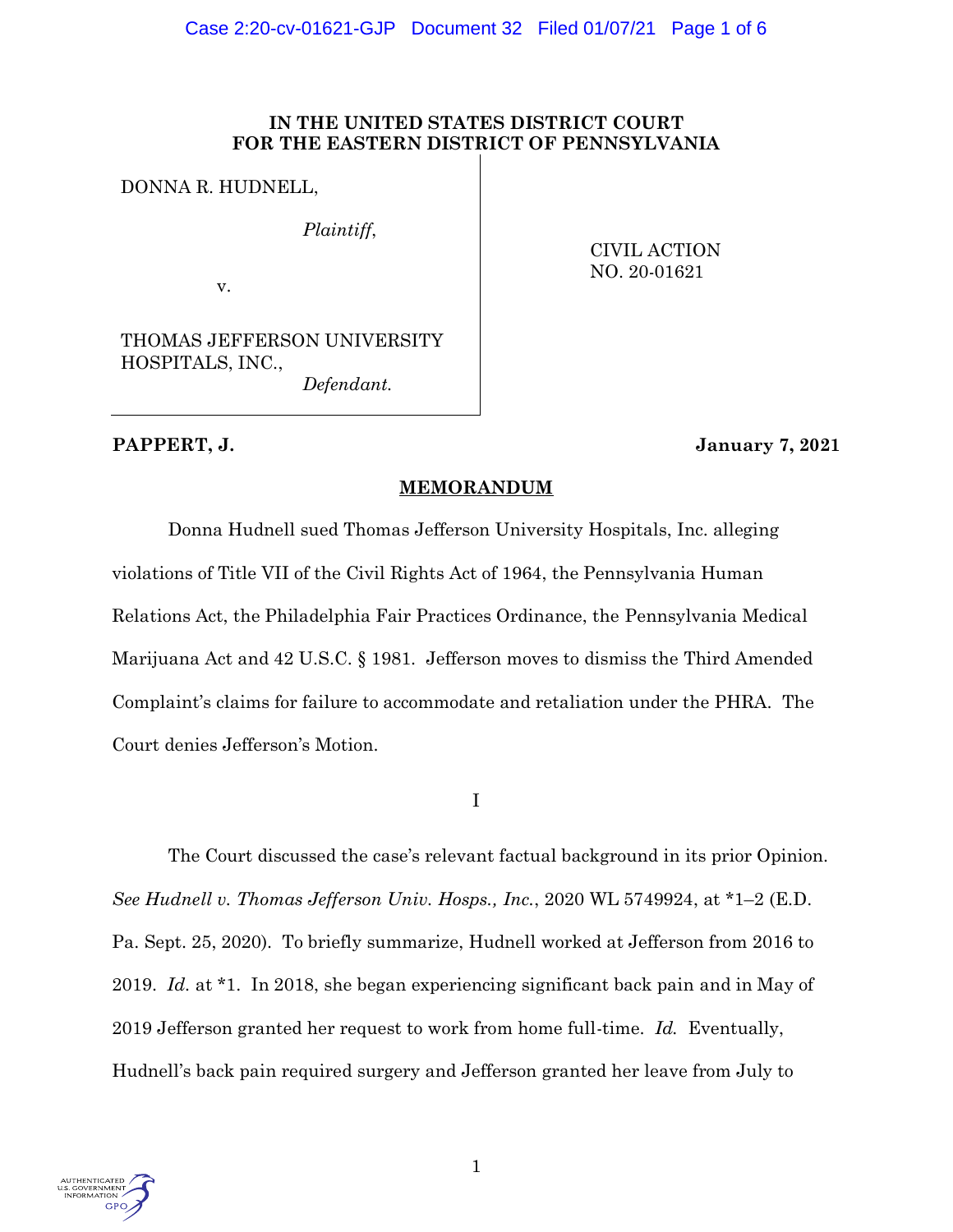### Case 2:20-cv-01621-GJP Document 32 Filed 01/07/21 Page 2 of 6

September of 2019. *Id.* When she requested to return to work in October of 2019, Jefferson required her to take a drug test because she had been on leave for over 90 days. *Id.* Hudnell reported for the drug test and provided the administering nurse copies of her prescriptions, including an expired medical marijuana card. *Id.* The nurse told Hudnell the medical marijuana card had expired in August and proceeded with the drug test. *Id.* After the drug test, Hudnell's doctor re-certified her for medical marijuana use and Hudnell renewed her card, but Jefferson terminated her shortly thereafter. *Id.* Hudnell tried several times to discuss and resolve the situation with Jefferson to no avail. *Id.* at \*1–2. She promptly filed discrimination charges and this lawsuit. *Id.* at \*2.

The Court previously dismissed Hudnell's PHRA and PFPO claims for failure to exhaust administrative remedies. She has exhausted those remedies and re-alleges the claims in Counts I and III of the Third Amended Complaint. Jefferson moves to dismiss those Counts.

#### II

To survive dismissal under Rule 12(b)(6) of the Federal Rules of Civil Procedure, the complaint "must contain sufficient factual matter, accepted as true, to 'state a claim to relief that is plausible on its face.'" *Ashcroft v. Iqbal*, 556 U.S. 662, 678 (2009) (quoting *Bell Atl. Corp. v. Twombly*, 550 U.S. 544, 570 (2007)). A claim is facially plausible when the facts pled "allow[ ] the court to draw the reasonable inference that [a] defendant is liable for the misconduct alleged." *Iqbal*, 556 U.S. at 678. "[W]here the well-pleaded facts do not permit the court to infer more than the mere possibility of

2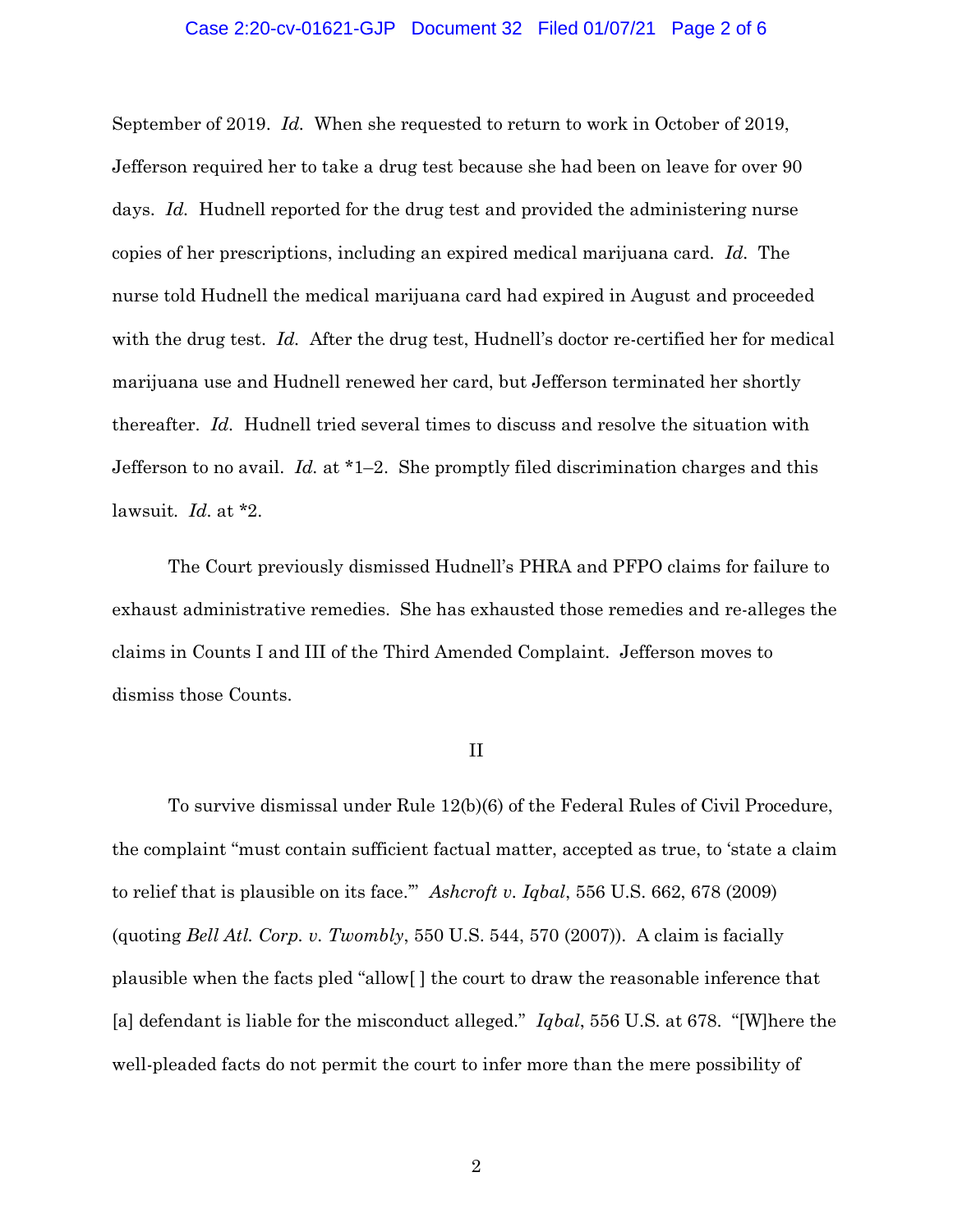### Case 2:20-cv-01621-GJP Document 32 Filed 01/07/21 Page 3 of 6

misconduct, the complaint has alleged—but it has not 'show[n]'—'that the pleader is entitled to relief." *Id.* at 679 (quoting Fed. R. Civ. P. 8(a)(2)).

When the complaint includes well-pleaded factual allegations, the Court "should assume their veracity and then determine whether they plausibly give rise to an entitlement to relief." *Connelly v. Lane Const. Corp.*, 809 F.3d 780, 787 (3d Cir. 2016) (quoting *Iqbal*, 556 U.S. at 679). However, this "presumption of truth attaches only to those allegations for which there is sufficient factual matter to render them plausible on their face." *Schuchardt v. President of the U.S.*, 839 F.3d 336, 347 (3d Cir. 2016) (internal quotation and citation omitted). "Conclusory assertions of fact and legal conclusions are not entitled to the same presumption." *Id.* This plausibility determination is a "context-specific task that requires the reviewing court to draw on its judicial experience and common sense." *Id.* (quoting *Connelly*, 809 F.3d at 786–87).

#### III

## A

In Count I, Hudnell alleges Jefferson violated the PHRA by failing to accommodate her disability. Under the PHRA, an employer may not discharge or otherwise discriminate on the basis of a non-job-related handicap or disability. 43 P.S. § 955(a). To state a claim for discrimination under the PHRA, Hudnell must show: (1) she is disabled within the meaning of the PHRA; (2) she is otherwise qualified to perform the essential functions of the job, with or without reasonable accommodation;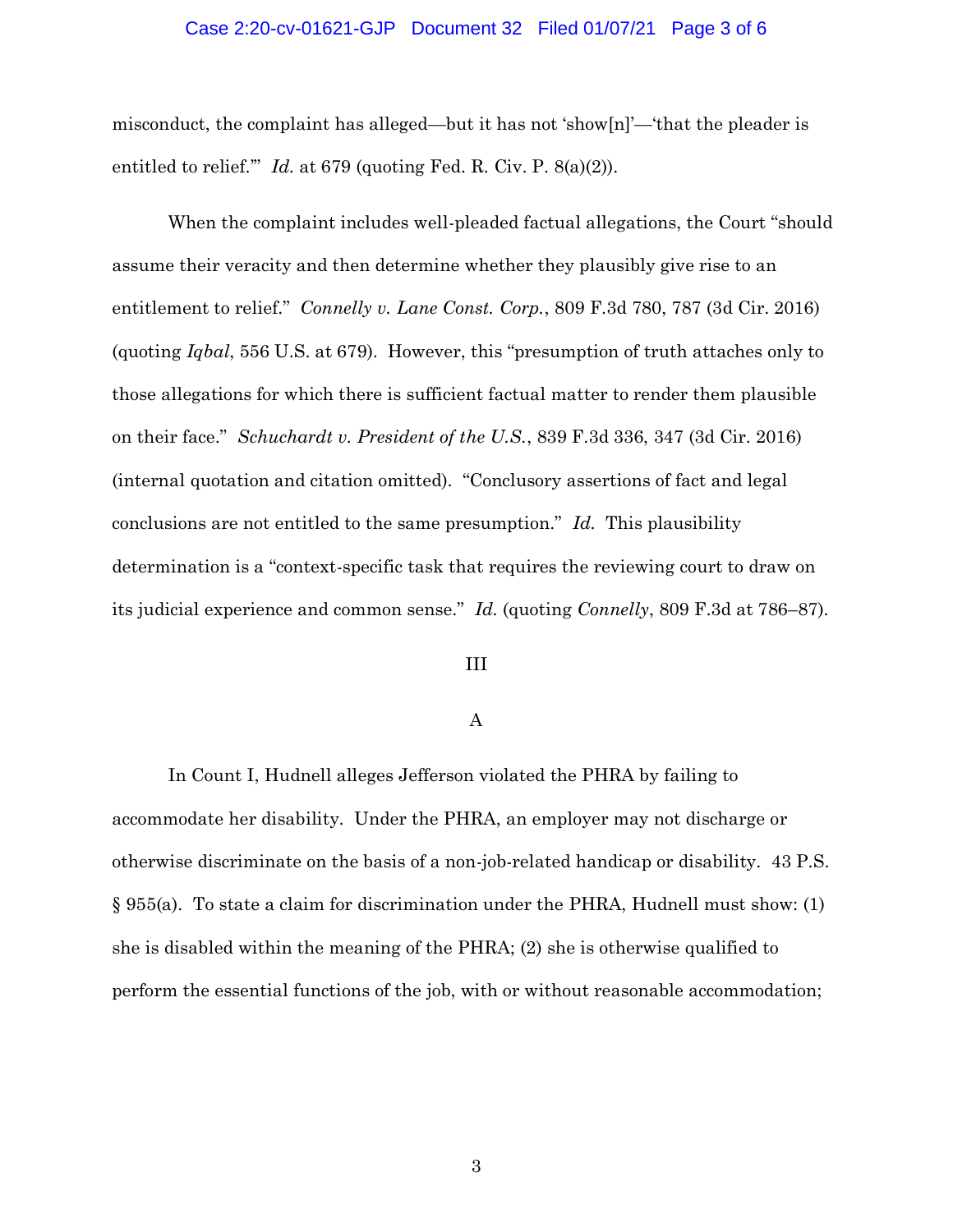## Case 2:20-cv-01621-GJP Document 32 Filed 01/07/21 Page 4 of 6

and (3) she suffered an adverse employment decision as a result of the discrimination. *See Taylor v. Phoenixville Sch. Dist.*, 184 F.3d 296, 306 (3d Cir. 1999).1

Jefferson moves to dismiss Hudnell's failure to accommodate claim on a single, limited ground. It argues only that Hudnell fails to allege a PHRA-protected disability.2 (Mot. to Dism. Third Am. Compl. 4–9, ECF No. 27.) The PHRA defines a disability as: "(1) a physical or mental impairment which substantially limits one or more of [a] person's major life activities; (2) a record of having such an impairment; or (3) being regarded as having such an impairment, but such term does not include current, illegal use of or addiction to a controlled substance, as defined in section 102 of the Controlled Substances Act." 43 P.S. § 954. In arguing that Hudnell fails to plead a valid disability under the PHRA, Jefferson misconstrues the Third Amended Complaint and relies on inapposite caselaw. It cites *Palmiter v. Commonwealth Health Sys., Inc.*, No. 20-cv-2544 (Pa. Com. Pl. Lackawanna Cnty. Nov. 10, 2020) to support dismissal, in which the plaintiff argued that her prescribed use of medical marijuana qualified as a disability under the PHRA. Jefferson contends that Hudnell makes the same claim. (Mot. to Dism. at 4–9.) But Hudnell makes no such claim. She alleges she suffered from a herniated disk and "related spinal injuries" which caused her pain and limited

<sup>&</sup>lt;sup>1</sup> "The PHRA is basically the same as the ADA in relevant respects and 'Pennsylvania courts . . . generally interpret the PHRA in accord with its federal counterparts.'" *Rinehimer v. Cemcolift, Inc.*, 292 F.3d 375, 382 (3d Cir. 2002) (citing *Kelly v. Drexel Univ.*, 94 F.3d 102, 105 (3d Cir. 1996)).

<sup>2</sup> In arguing that Hudnell does not allege a valid disability under the PHRA, Jefferson says: "Note further that since marijuana is a controlled substance, federal courts have held uniformly that its use is not a 'reasonable accommodation' under the ADA." (Mot. to Dism. Third Am. Compl. 9, ECF No. 27.) To the extent Jefferson intends this to be an independent argument to dismiss Hudnell's failure to accommodate claim, it fails because Hudnell alleges that she requested several accommodations besides marijuana use and that Jefferson failed to engage in the interactive process. *See* (Third Am. Compl. ¶¶ 113–15, ECF No. 25).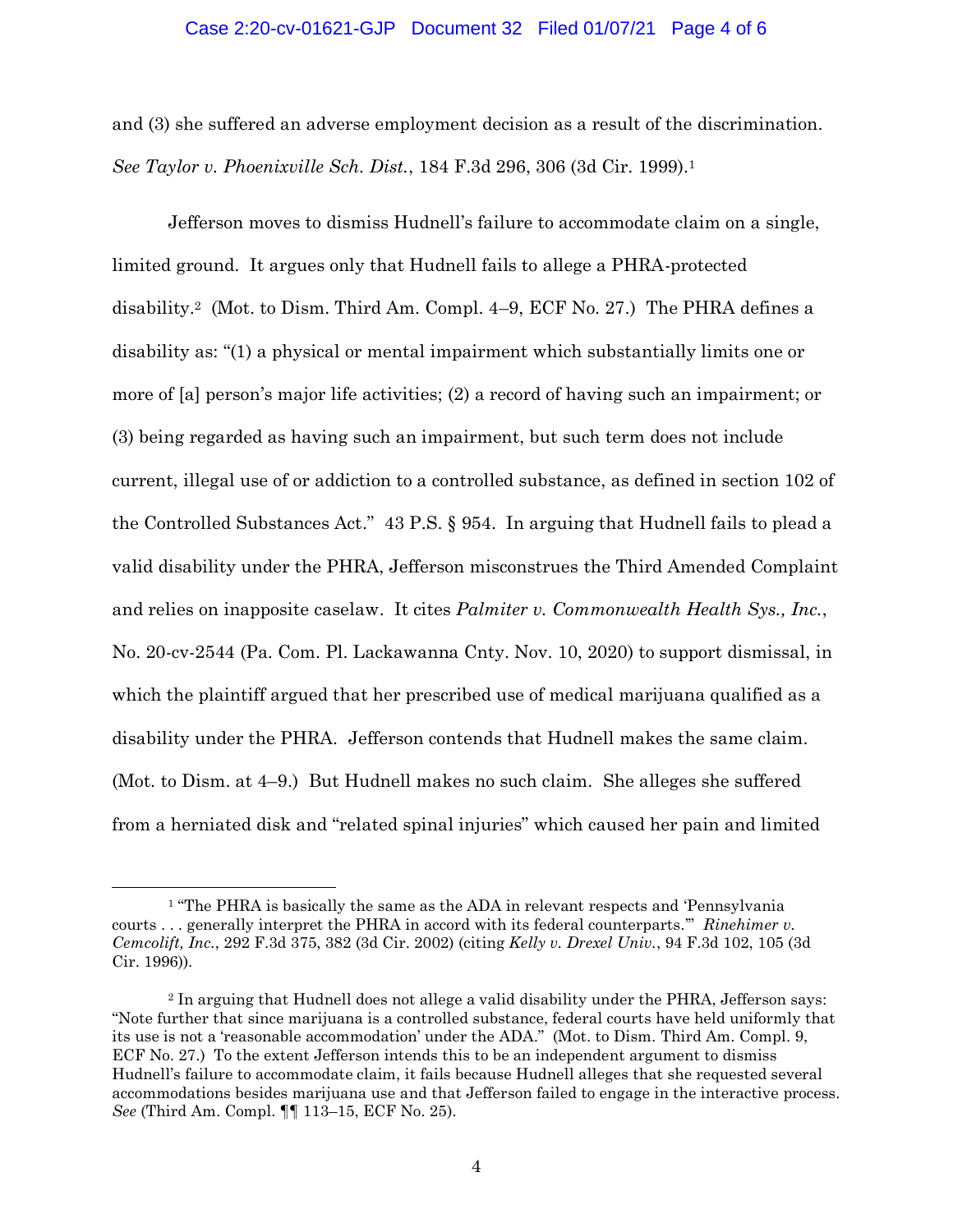## Case 2:20-cv-01621-GJP Document 32 Filed 01/07/21 Page 5 of 6

her ability to "perform manual tasks, walk, and sleep." (Third Am. Compl. 11, 28, 110, ECF No. 25.) She also claims that Jefferson previously accommodated this disability by letting her work from home in 2019. (*Id.* at ¶ 29.) Jefferson further relies on *Harrisburg Area Community College v. Pennsylvania Human Relations Commission*, 2020 WL 6325862 (Pa. Cmmw. Ct. Oct. 29, 2020) ("*HACC*"), in which the Commonwealth Court held that a community college was not required to accommodate medical marijuana use. *Id.* at \*12. But the *HACC* court explicitly acknowledged that the plaintiff in that case alleged valid disabilities—Post-Traumatic Stress Disorder and Irritable Bowel Syndrome—and explained that the issue was whether the college had to accommodate those disabilities by allowing medical marijuana use. *Id.* at \*7 n.8. *Palmiter* and *HACC* do not support dismissal here because Hudnell has alleged a disability apart from her medical marijuana use.

### B

In Count III, Hudnell alleges Jefferson retaliated against her in violation of the PHRA. To establish a retaliation claim under the PHRA, Hudnell must allege (1) protected activity, (2) an adverse action by Jefferson either after or contemporaneous with the protected activity and (3) a causal connection between the protected activity and the adverse action. *Shellenberger v. Summit Bancorp, Inc.*, 318 F.3d 183, 187 (3d Cir. 2003). Jefferson's argument to dismiss this claim, like its argument to dismiss Count I, is narrow. It argues only that Hudnell's "report of her medical marijuana usage is not PHRA-protected activity since . . . her usage falls outside the PHRA's definition of 'handicap or disability.'" (Mot. to Dism. at 10.) This argument fails for two reasons. First, Hudnell does not claim that her report of medical marijuana usage was

5